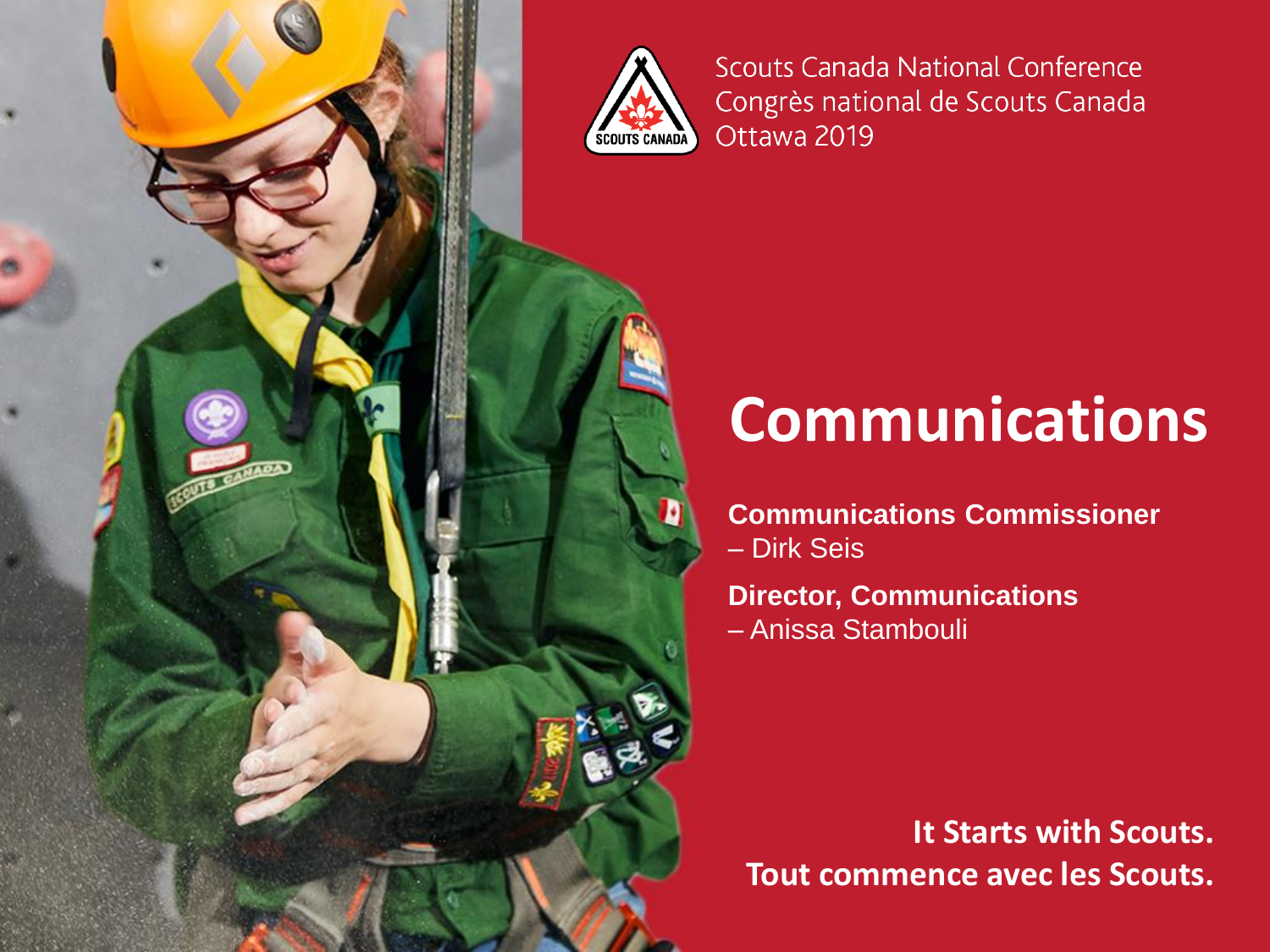# **Agenda:**

### **1.Vision & Purpose**

➢ Standardized, integrated and consistent communications

### **2. Team**

➢ Communications Functional Model

## **3. Desired Outcome**

 $\triangleright$  A streamlined approach

### **4. Direction**

➢ **Let's hear from you!**

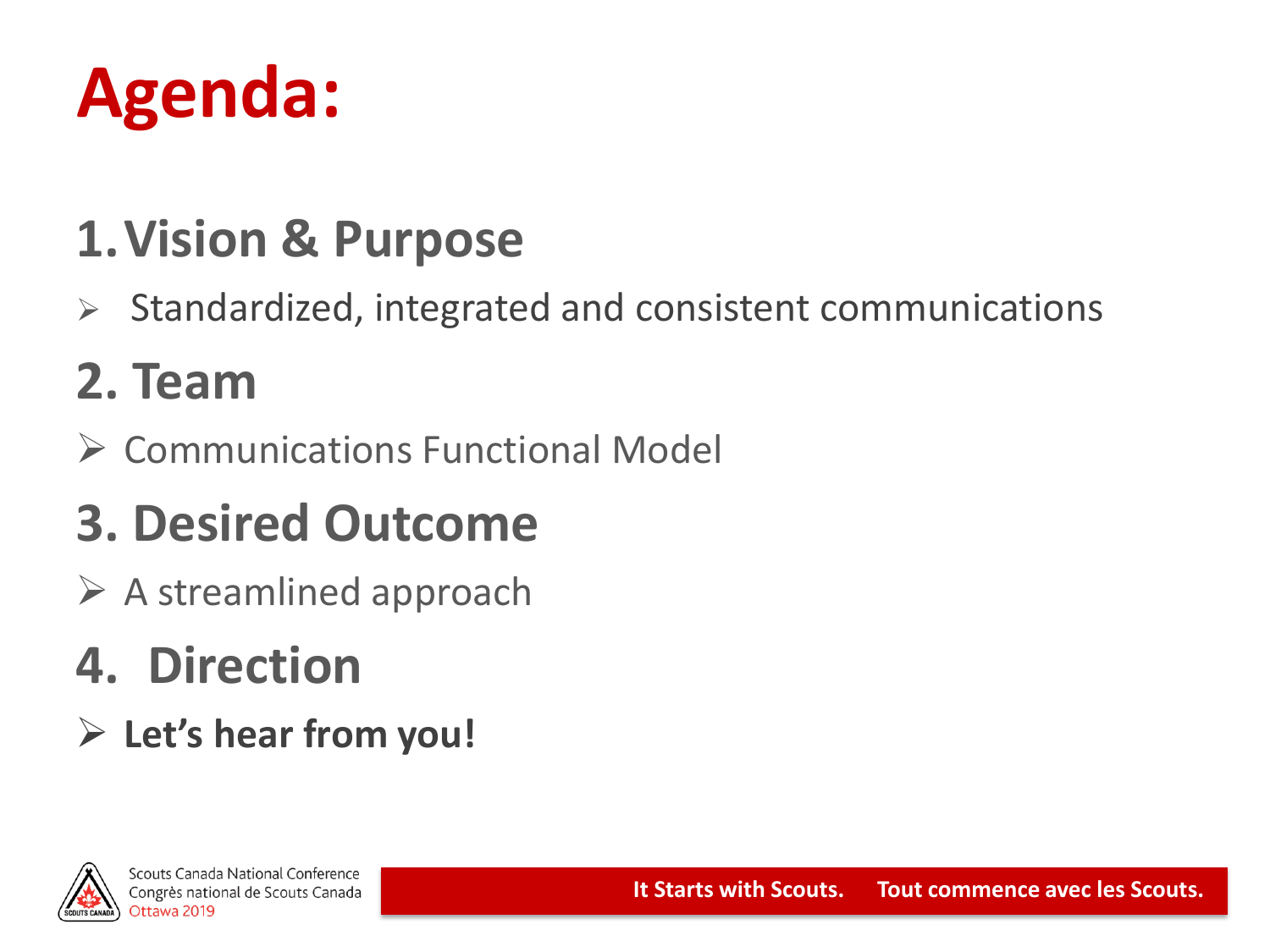## **Vision**

**Standardized, integrated and consistent communications across Canada**





Scouts Canada National Conference Congrès national de Scouts Canada Ottawa 2019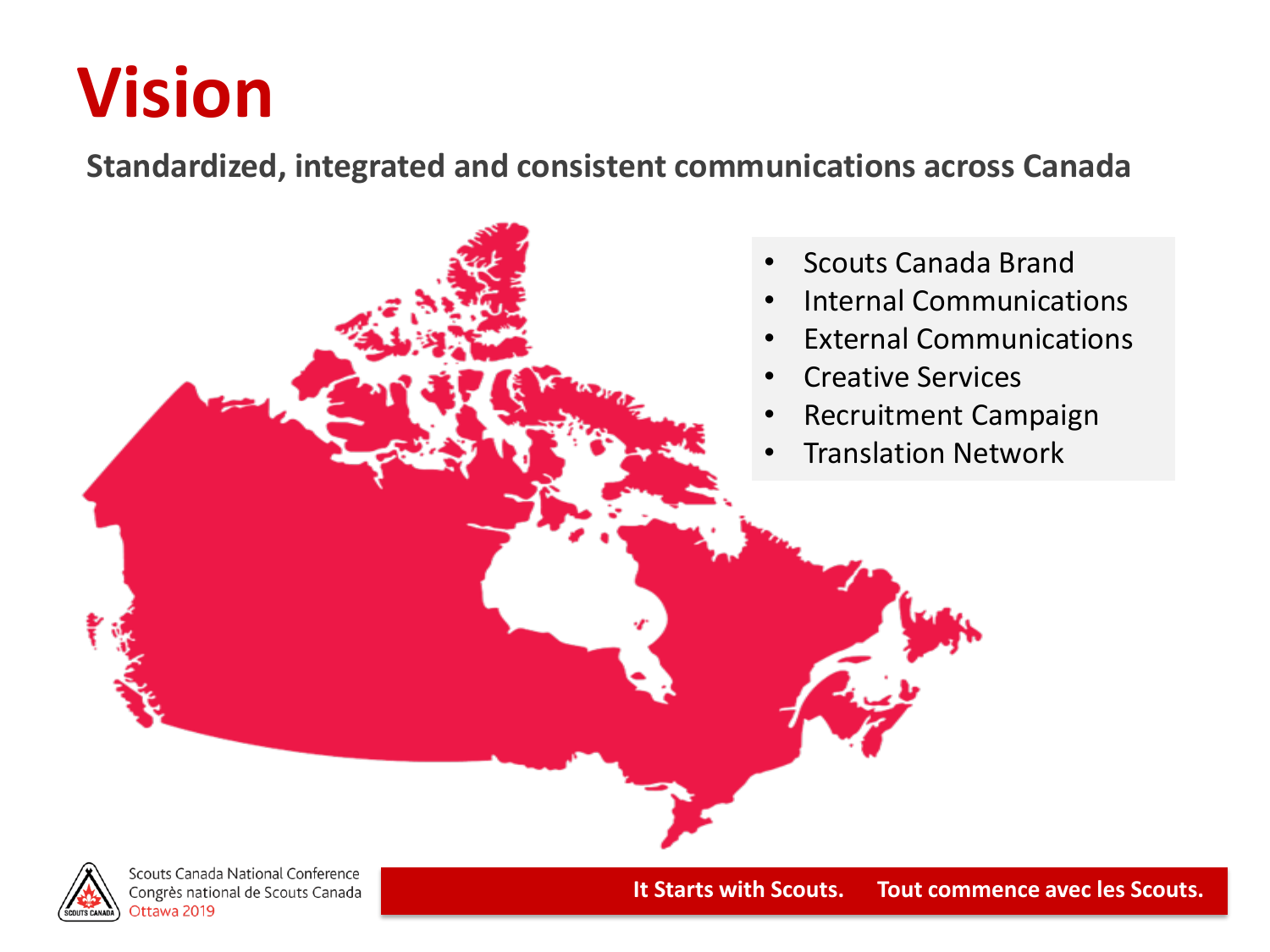# **Purpose**

**Standardized, integrated and consistent communications across Canada**

- **Ensure alignment, prevent mixed messages**
- Enable Council focus on Group Health and growth
- More support through designated Communications Contact
- Career development for Youth Spokesperson Program members
- Cast wider net for volunteer recruitment





Scouts Canada National Conference Congrès national de Scouts Canada Ottawa 2019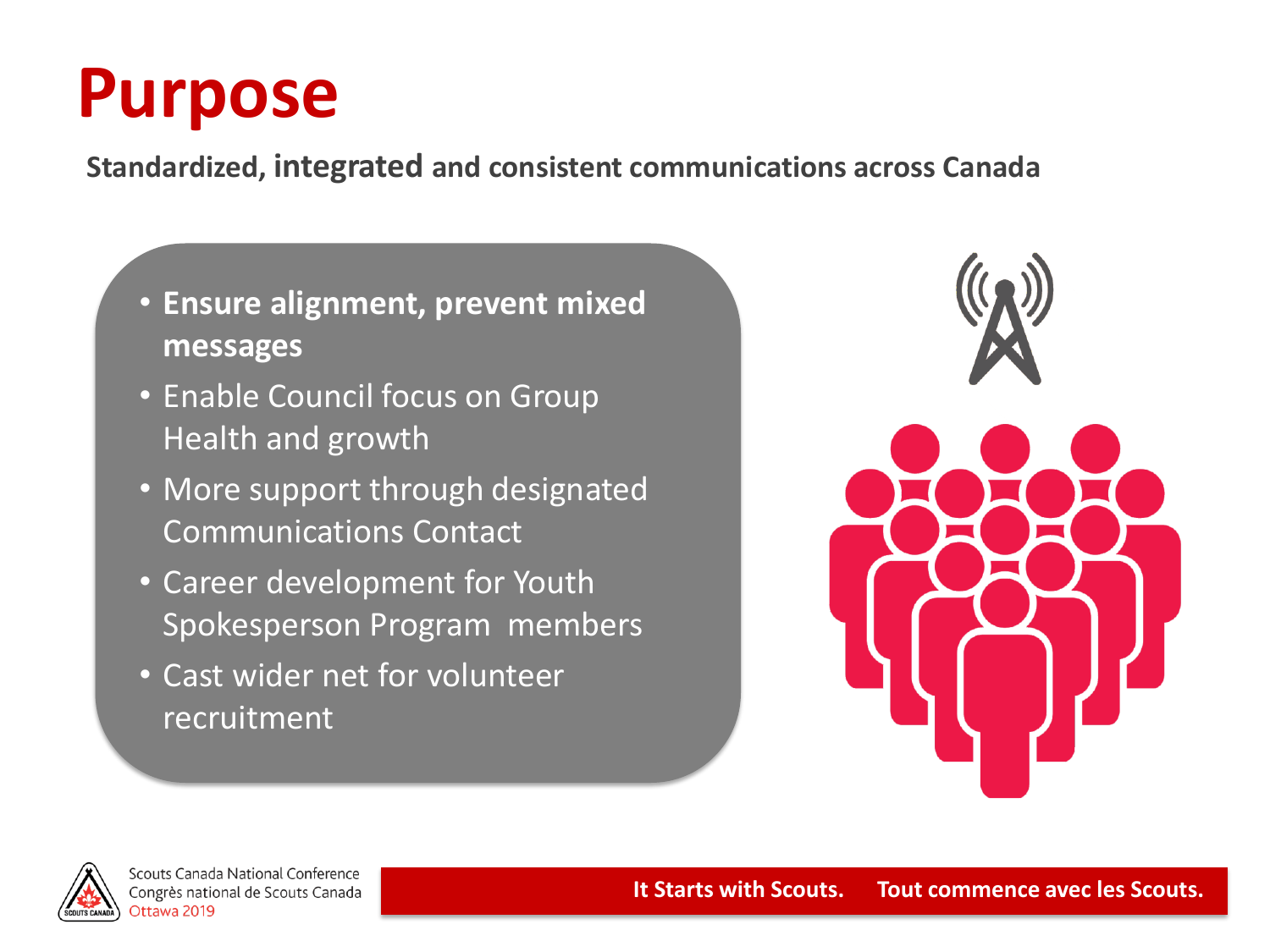### **Leadership Model**



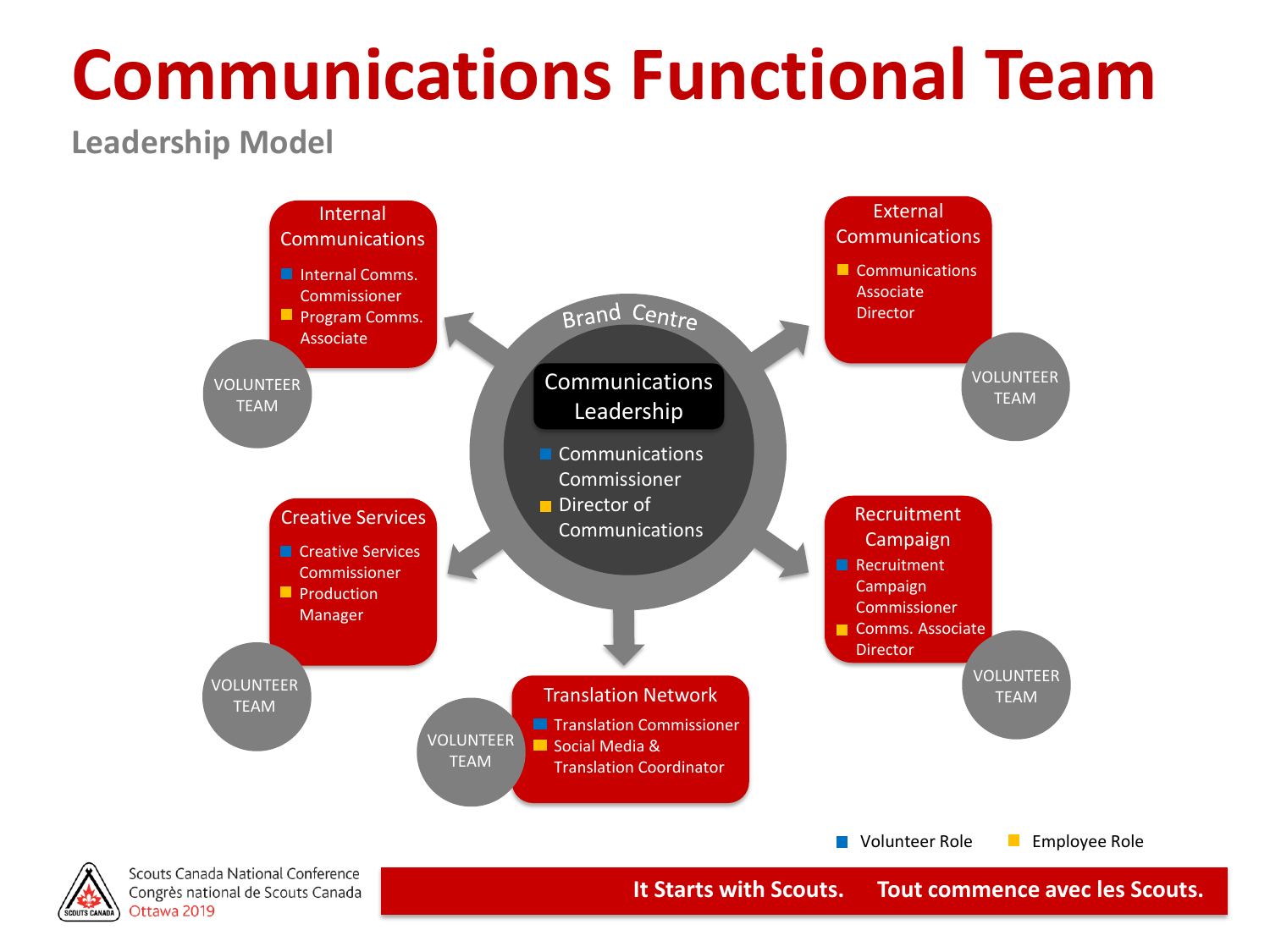### **Scouts Canada Brand**

Congrès national de Scouts Canada

Ottawa 2019

Manage **Brand** processes, standards, assets, channels, support tools, and subject matter expertise; including Brand Centre, design style guides and online properties (excluding social media).

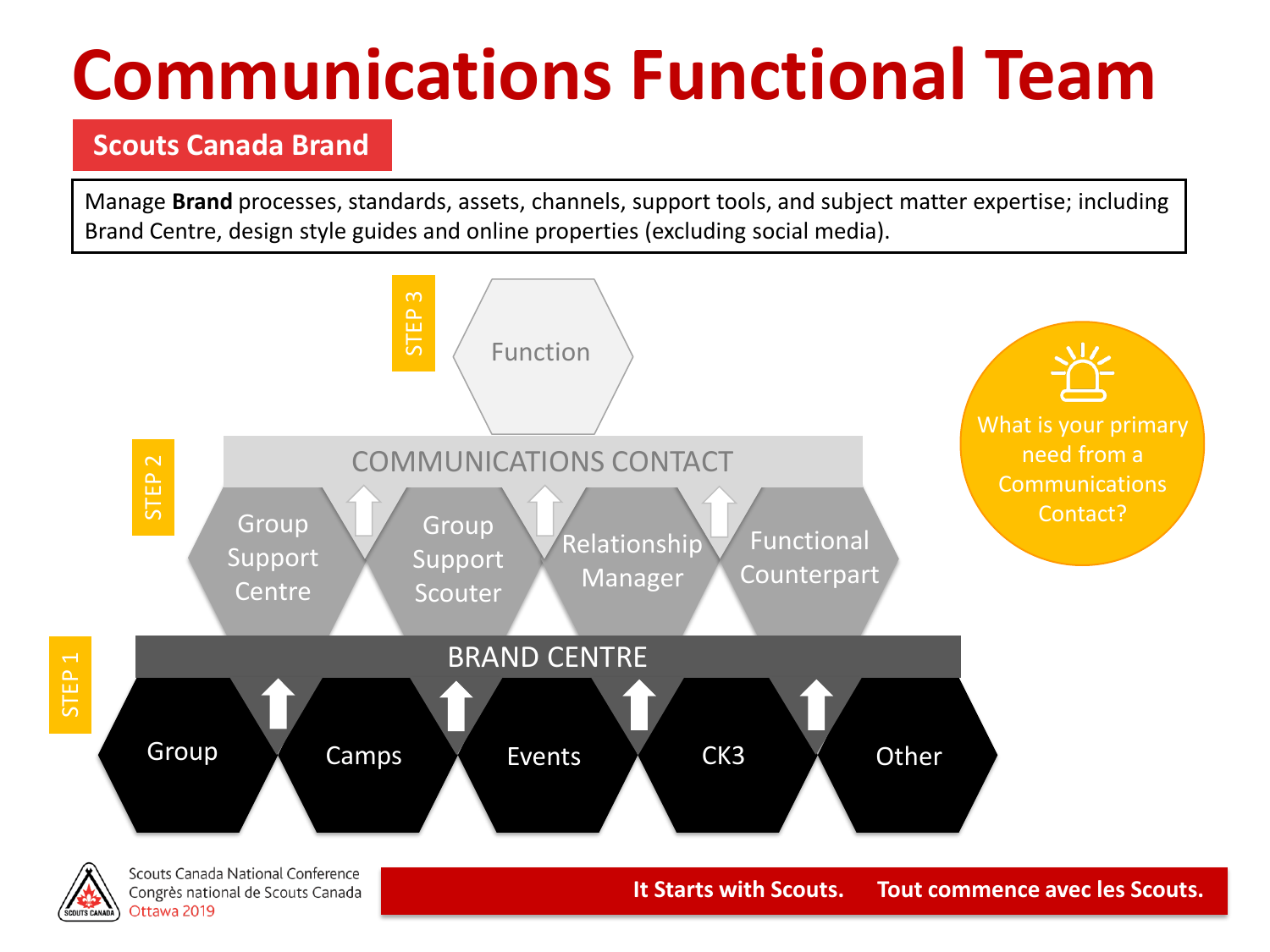### **Internal Communications**

Manage internal communications processes, frameworks, standards, tools, and subject matter expertise; including e-communications, printed material and digital properties.



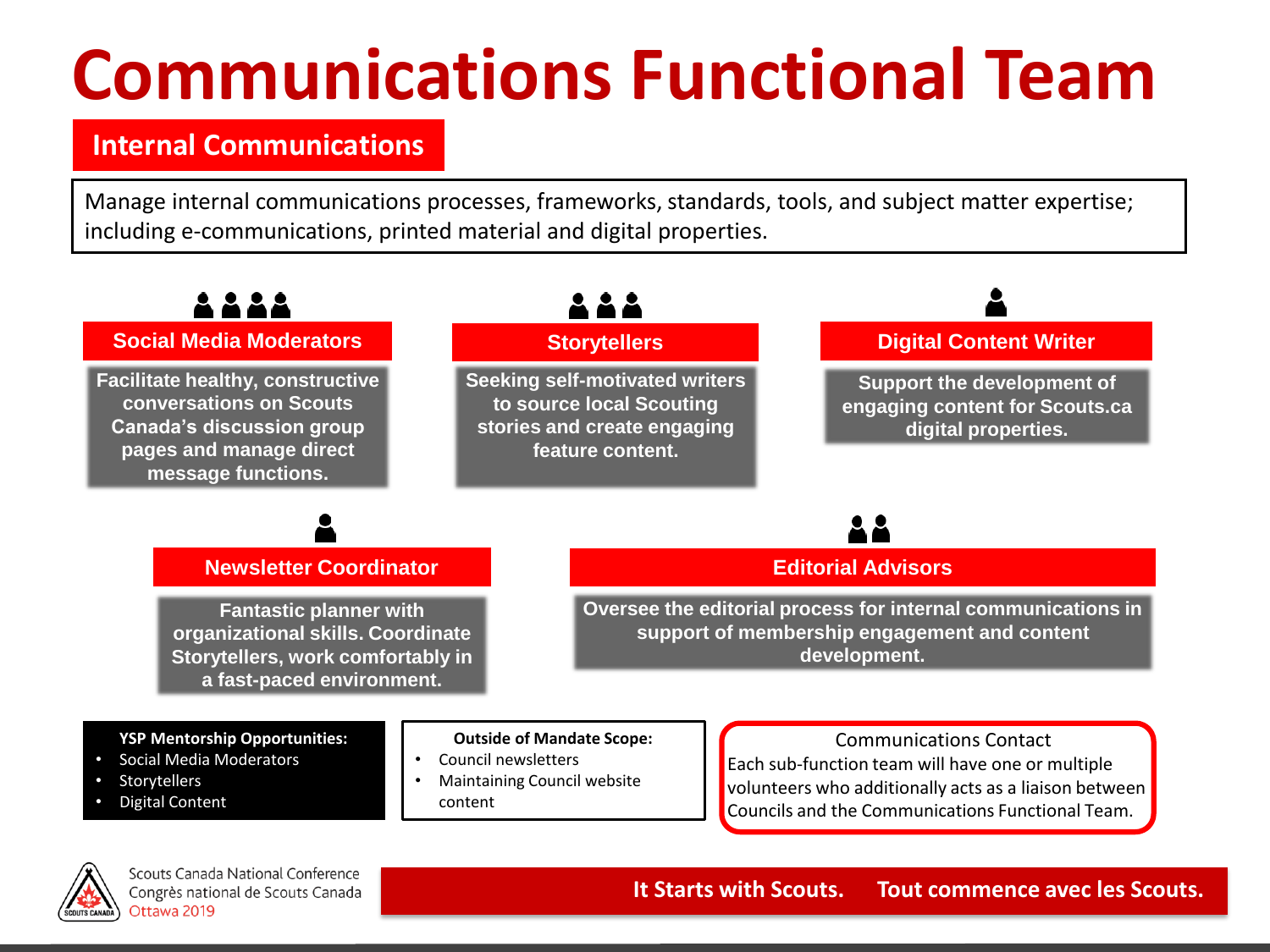### **External Communications**

Manage external communications processes, frameworks, standards, tools, and subject matter expertise; including contractors, external partnership relationships, and social media properties.



**YSP Mentorship Opportunities** for each role.

**Outside of Mandate Scope:**

• Managing local social media pages

Communications Contact Each sub-function team will have one or multiple volunteers who additionally acts as a liaison between Councils and the Communications Functional Team.



Scouts Canada National Conference Congrès national de Scouts Canada Ottawa 2019

#### **It Starts with Scouts. Tout commence avec les Scouts.**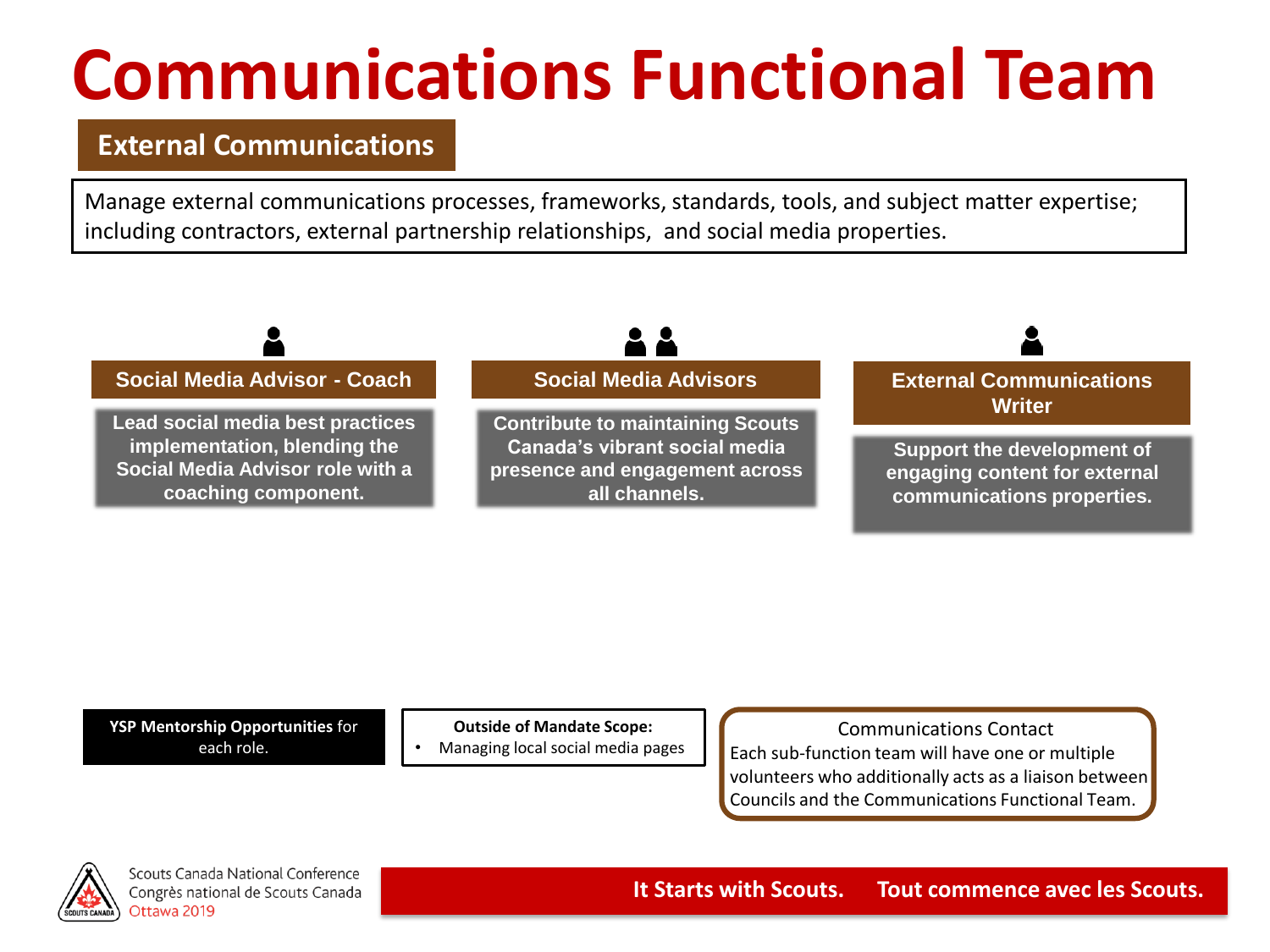### **Creative Services**

Manage the processes, frameworks, standards, tools, assets and scheduling for printing production, video production, photography/videography and e-communications.

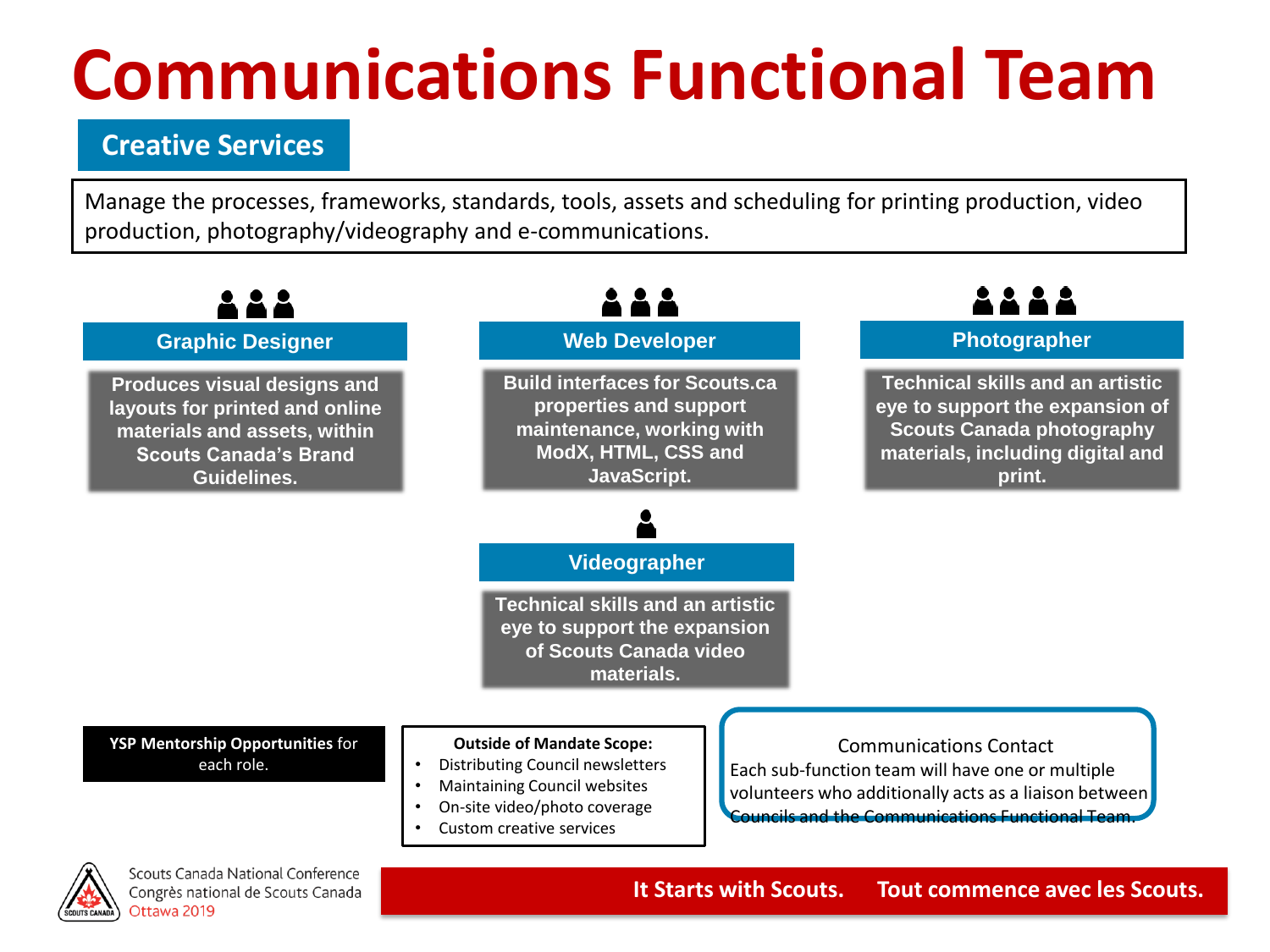### **Recruitment Campaign**

Manage the processes, frameworks, tools, standards, relationships and identification for organic influencers, geo-targeting campaign support and local recruitment insight.

### **Translation Network**

Manage translation of Scouts Canada communications properties including identification, processes, frameworks, standards and subject matter expertise.

#### **Recruitment Support Advisor**

**Support the strengthening of Scouts Canada's recruitment marketing approach by implementing strategy.**



#### **Outside of Mandate Scope:**

• Directly supporting Group or Council recruitment or marketing campaigns

Communications Contact Each sub-function team will have one or multiple volunteers who additionally acts as a liaison between Councils and the Communications Functional Team.

#### **Outside of Mandate Scope:**

**print properties.**

• Translating content related to the NK3, Board of Governors or Scouts Canada's Standards, Policies and Procedures

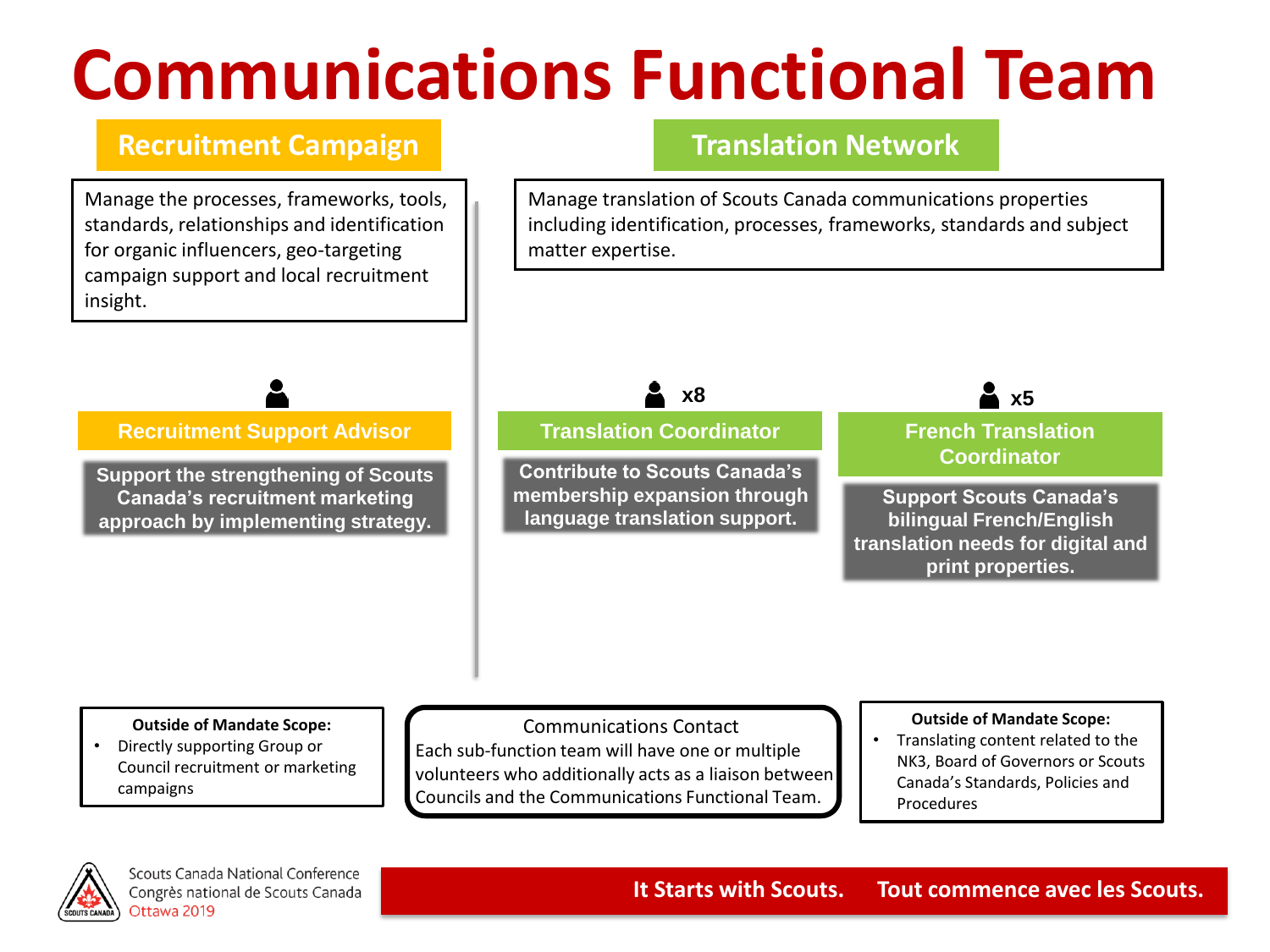# **Desired Outcome**

**Standardized, integrated and consistent communications across Canada**

- Group Commissioners are empowered with accessible information to run healthy Groups
- Enhanced, self-serve digital engagement tools - **Brand Centre 2.0**
- Increased language options for program materials
- Celebrate local Groups by showcasing their stories
- Aligned messaging
- Widening our appeal to external volunteers or non-Scouter parents



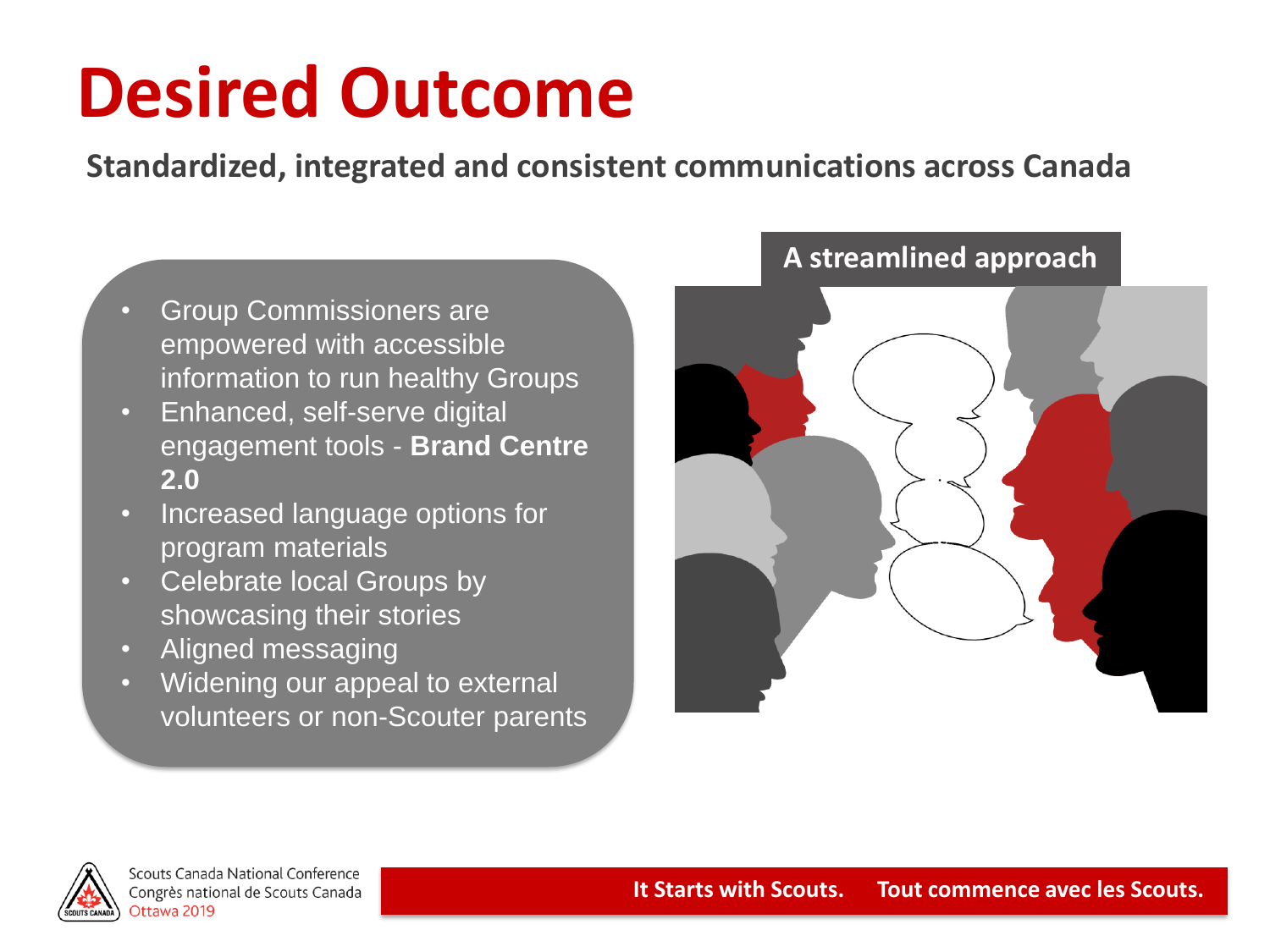# **Direction**

**Developing frameworks and processes for successful operationalization**



Congrès national de Scouts Canada Ottawa 2019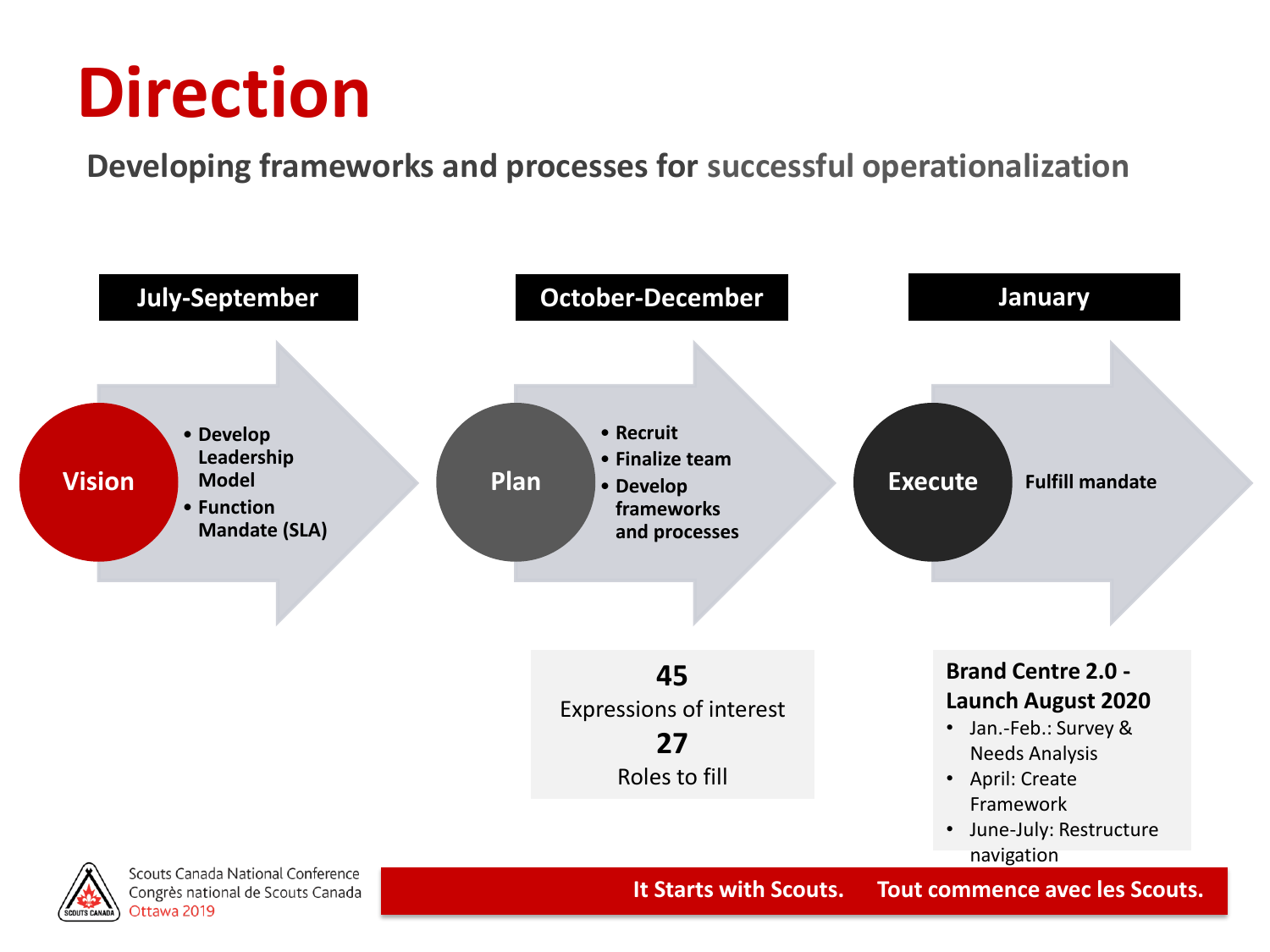# **Direction**

**Progress - Recruitment**

| <b>Sub-Function</b>                      | <b>Roles Required</b> | <b>Expressions of</b><br><b>Interest</b> | <b>Expressions of</b><br><b>Interest by Council</b>                                                                                                                                                                                                                                                                                                                                                                                                                                                                                                                                                                                                            |
|------------------------------------------|-----------------------|------------------------------------------|----------------------------------------------------------------------------------------------------------------------------------------------------------------------------------------------------------------------------------------------------------------------------------------------------------------------------------------------------------------------------------------------------------------------------------------------------------------------------------------------------------------------------------------------------------------------------------------------------------------------------------------------------------------|
| <b>Internal</b><br><b>Communications</b> | 11                    | 20                                       | $\checkmark$ Cascadia (3)<br>$\checkmark$ Tri Shores (2)<br>$\checkmark$ Northern Lights (2)<br>$\checkmark$ Chinook (4)<br>$\checkmark$ Central Escarpment (3)<br>$\checkmark$ Quebec (1)<br>$\checkmark$ Greater Toronto (4)<br>$\checkmark$ Voyageur (2)<br>$\checkmark$ Nova Scotia (1)<br>$\checkmark$ Battlefields (3)<br>$\checkmark$ White Pine (2)<br>$\checkmark$ Newfoundland &<br>Labrador (2)<br>$\checkmark$ Fraser Valley (2)<br>$\checkmark$ Pacific Coast Council (4)<br>$\checkmark$ Shining Waters (6)<br>$\checkmark$ New Brunswick (2)<br>$\checkmark$ Manitoba (1)<br>$\checkmark$ Saskatchewan (2)<br>$\checkmark$ Northern Ontario (1) |
| <b>External</b><br><b>Communications</b> | 4                     |                                          |                                                                                                                                                                                                                                                                                                                                                                                                                                                                                                                                                                                                                                                                |
| <b>Creative Services</b>                 | 15                    | 23                                       |                                                                                                                                                                                                                                                                                                                                                                                                                                                                                                                                                                                                                                                                |
| <b>Recruitment</b><br>Campaign           | 1                     |                                          |                                                                                                                                                                                                                                                                                                                                                                                                                                                                                                                                                                                                                                                                |
| <b>Translation</b><br><b>Network</b>     | $10 - 14$             | 3                                        |                                                                                                                                                                                                                                                                                                                                                                                                                                                                                                                                                                                                                                                                |